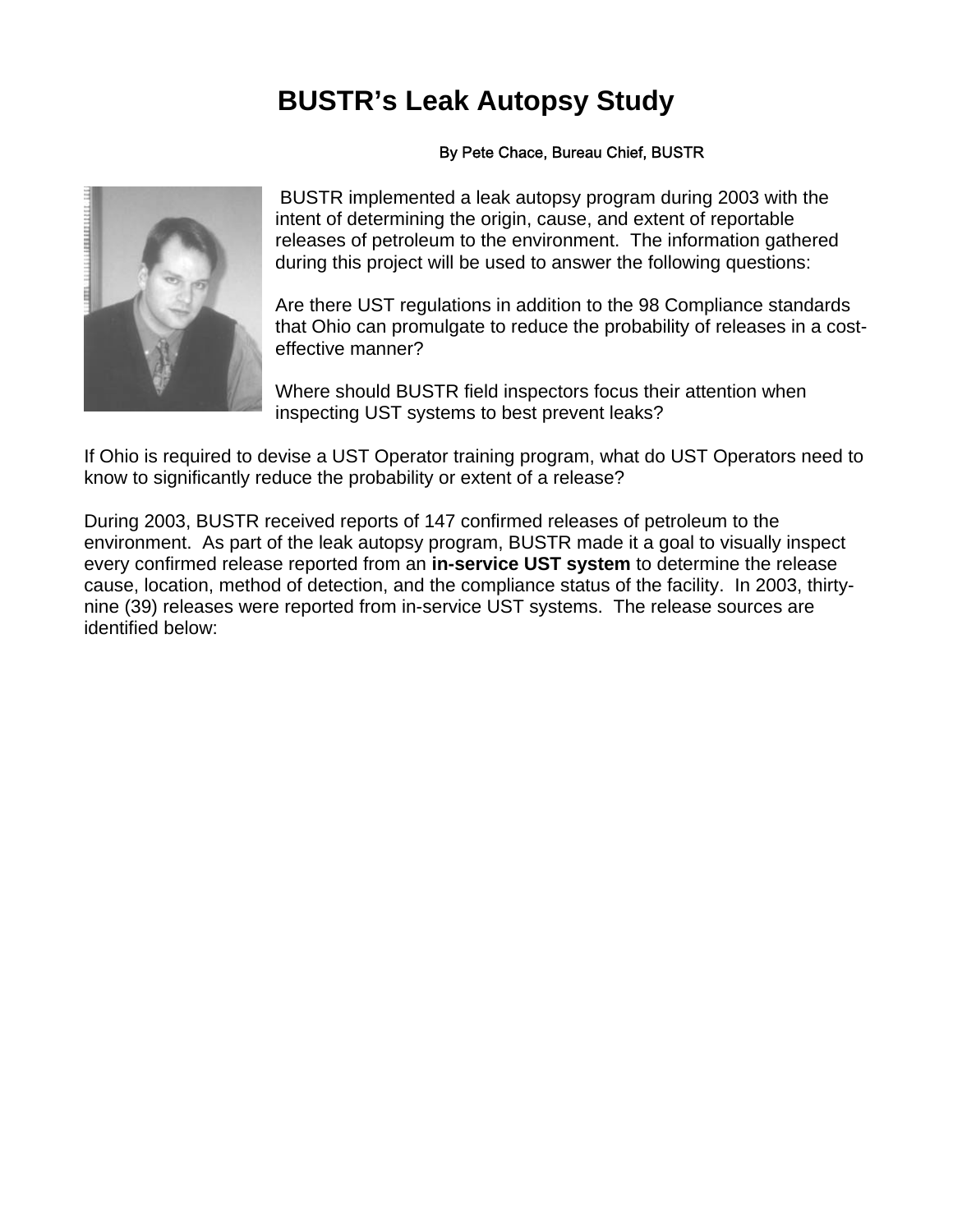## **Table 1: UST System Release Location and Cause**

| <b>Number of</b><br><b>Releases</b>         | <b>Cause</b>                              |
|---------------------------------------------|-------------------------------------------|
|                                             | 6 failed flex connectors                  |
| 12                                          | 5 leaks at connector/line union           |
|                                             | 1 leak at connector/pump union            |
| 9<br>Piping runs                            | 4 due to piping failure                   |
|                                             | 4 due to physical damage                  |
|                                             | 1 due to corrosion of metal piping        |
| $\overline{7}$<br>Other ancillary equipment | 5 failures of dispenser equipment such as |
|                                             | shear/blending valves                     |
|                                             | 2 leaks in the line ELD                   |
| Spill/Overfill<br>6                         | 2 broken spill bucket plungers            |
|                                             | 2 cracked/broken spill buckets            |
|                                             | 1 malfunctioning flapper valve            |
|                                             | 1 due to operator error/inattention       |
| <b>UST</b><br>5                             | 4 due to corrosion                        |
|                                             | 1 due to physical damage                  |
|                                             |                                           |

While there are many different causes for the releases, some observations can be made:

- A majority of these releases occurred at the dispenser or submersible pump area. The installation of sumps in these areas may be effective in containing releases.
- All 5 releases due to tank or piping corrosion protection failures occurred on tanks installed prior to December 22, 1988. Releases related to corrosion do not show up in large numbers. However, when the relatively small number of bare steel tanks in Ohio (installed prior to December 22, 1988) are scrutinized, corrosion is a significant risk factor. Examination of recorded violations from compliance inspections also shows significant compliance problems related to long-term maintenance of corrosion protection systems.
- Other states have reported problems with flex lines leading to a large number of releases. BUSTR has not seen a large number of such failures in Ohio, but they are present. Inspectors did observe flex line failures including pinhole leaks contained by secondary containment, corrosion at the sump unions due to dissimilar metals, and swelling of the flex line.
- Visual inspections of fill and overfill systems and sump areas on a periodic basis may stop releases before they become extensive. Broken spill bucket plungers or other mechanical problems with overfill protection equipment can lead to significant and expensive cleanups over time.